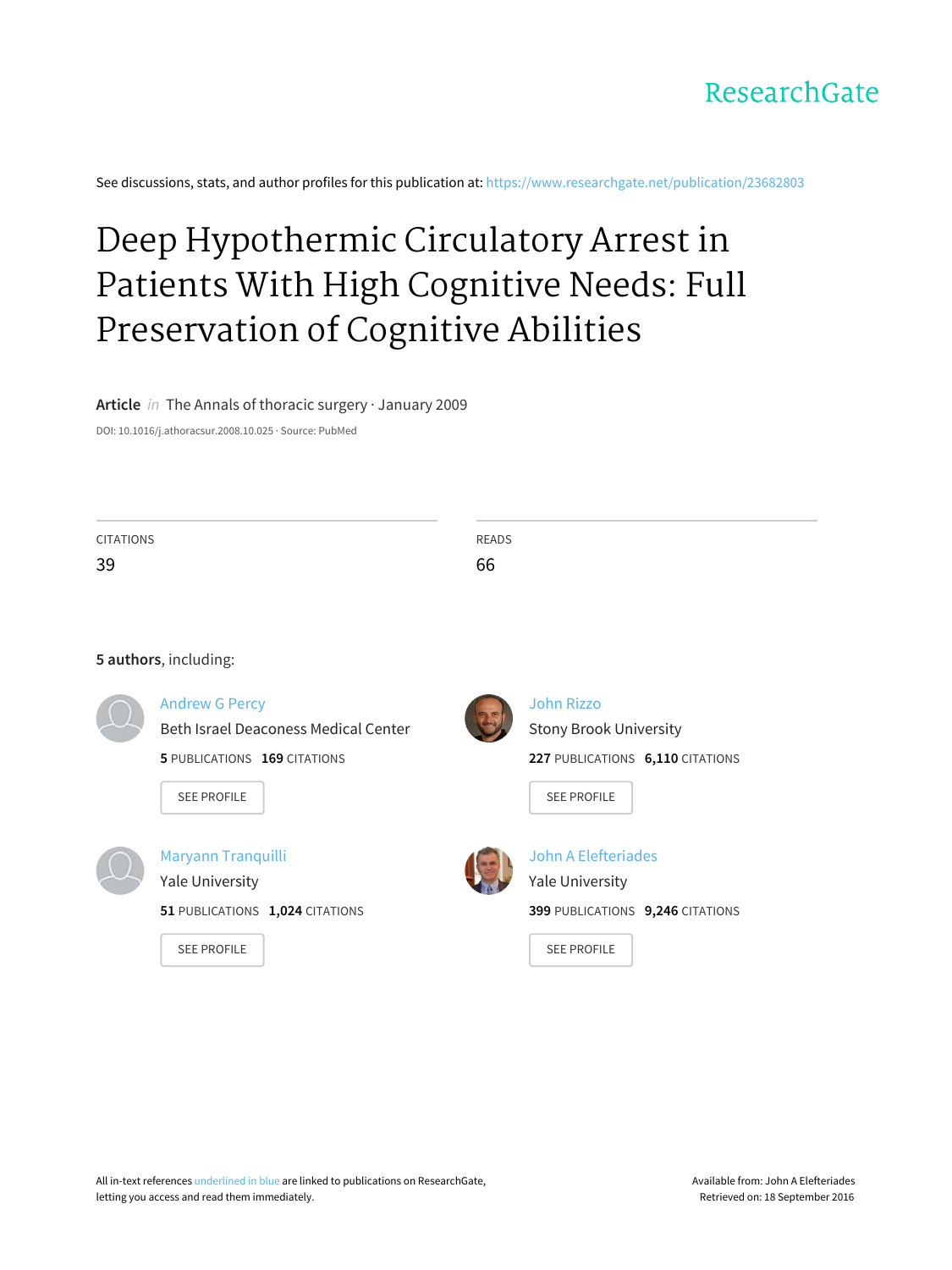

Elefteriades Andrew Percy, Shannon Widman, John A. Rizzo, Maryann Tranquilli and John A. **Preservation of Cognitive Abilities Deep Hypothermic Circulatory Arrest in Patients With High Cognitive Needs: Full**

DOI: 10.1016/j.athoracsur.2008.10.025 *Ann Thorac Surg* 2009;87:117-123

<http://ats.ctsnetjournals.org/cgi/content/full/87/1/117> located on the World Wide Web at: The online version of this article, along with updated information and services, is

Print ISSN: 0003-4975; eISSN: 1552-6259. Southern Thoracic Surgical Association. Copyright © 2009 by The Society of Thoracic Surgeons. *The Annals of Thoracic Surgery* is the official journal of The Society of Thoracic Surgeons and the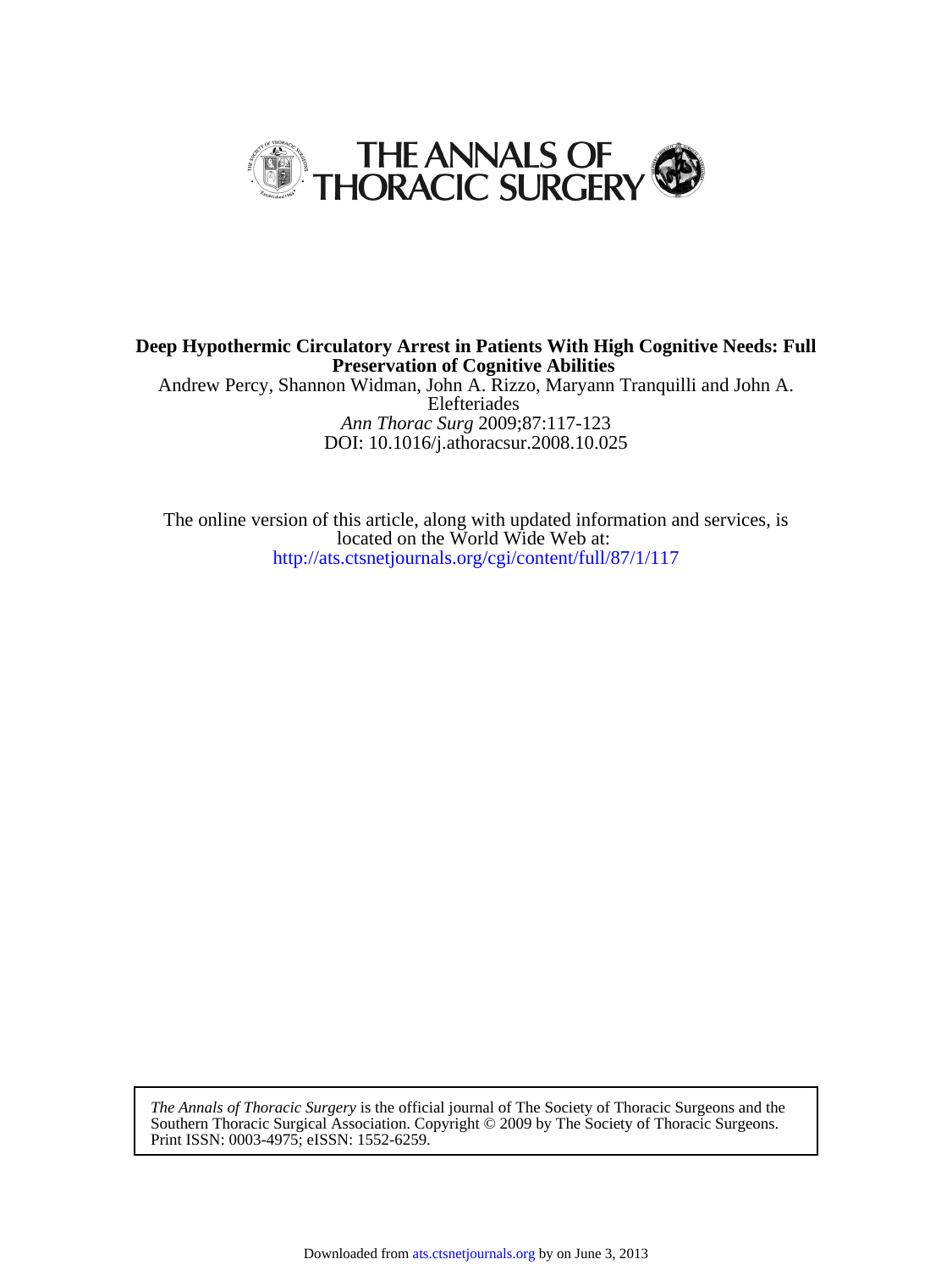# **Deep Hypothermic Circulatory Arrest in Patients With High Cognitive Needs: Full Preservation of Cognitive Abilities**

**Andrew Percy, BS, Shannon Widman, BA, John A. Rizzo, PhD, Maryann Tranquilli, RN, and John A. Elefteriades, MD**

**Section of Cardiothoracic Surgery, Yale University School of Medicine, New Haven, Connecticut; and Department of Preventive Medicine, Stony Brook University School of Medicine, Stony Brook, New York**

*Background.* **Owing to controversy regarding the efficacy and safety of deep hypothermic circulatory arrest (DHCA) during thoracic aortic surgery, we conducted a psychometric study in which high-cognitive patients and their informants were interviewed to determine whether DHCA had any adverse effect on their daily activities or work performance.**

*Methods.* **A total of 29 patients (18 males, 11 females; age, 26 to 75 years; mean 52.6 years) whose jobs require high cognitive capability and who had undergone aortic surgery using DHCA (range, 17 to 54 minutes; mean arrest time, 27.4 minutes) at Yale-New Haven Hospital were retrospectively studied. These 29 patients represented the responders among 45 such patients to whom questionnaires were mailed. A control group of 21 highcognitive patients (20 males, 1 female; ages, 36 to 77 years; mean, 54.7 years) who underwent aortic surgery without DHCA were surveyed as well. During surgery, DHCA was used as the sole means of cerebral protection. The head was packed in ice, and carbon dioxide flooding of the field was used in all cases. The ascending aorta was resected with an open distal anastomosis and a hemiarch or total arch replacement. A 21-part questionnaire (adapted from A.F. Jorm's Short Form IQCODE and**

A<sup>t the Yale Center for Thoracic Aortic Disease, we noted clinically that many of our deep hypothermic</sup> **circulatory arrest (DHCA) patients were able to return successfully to highly demanding professions after extensive aortic surgery. Deep hypothermic circulatory arrest has become an accepted cerebral protection strategy for complex aortic surgery by virtue of reducing cerebral metabolic rate, free radical release in neuronal tissue, and postischemic cerebral edema [1, 2]. Deep hypothermic circulatory arrest allows the surgeon to work in a bloodless, uncluttered operative field. Furthermore, the aortic arch can be replaced without direct cannulation of the carotid arteries [3]. Despite these advantages of DHCA, several studies have reported**

**supplemented by our own questions) was distributed postoperatively to subjects and to their informants (generally a spouse). A value of 3 on the questionnaire indicated "not much change" from preoperative status (1 indicated much worse and 5 indicated much improved).**

*Results.* **There were no statistically significant differences in any functional outcomes by study group (by patient: DHCA 3.01, control 3.09; by informant: DHCA 3.00, control 3.03;** *p* **> 0.05). Mean values of the outcomes for study groups and control subjects were essentially identical and quite close to 3 (the value assigned to "not much change") for overall score, for occupational score, and for memory-related score.**

*Conclusions.* **These data indicate that high-cognitive patients experienced very little cognitive change as a result of undergoing DHCA. Our assessment strongly supports the adequacy of straight DHCA as a cerebral protectant strategy during short- to moderate-duration circulatory arrest. We found excellent preservation of functional state and no difference from patients undergoing aortic surgery without DHCA.**

> **(Ann Thorac Surg 2009;87:117–23) © 2009 by The Society of Thoracic Surgeons**

**increased perioperative morbidity, including increased blood loss, postoperative renal dysfunction, and neuronal apoptosis [4, 5]. Immediate and late neurologic morbidities of DHCA have become an issue of concern among cardiothoracic surgeons, not only in adult but also in pediatric patients [6]. One study has shown that DHCA duration greater than 20 minutes adversely affects quality of life in patients undergoing surgery of the thoracic aorta [7]. We recently published a retrospective study supporting the safety and efficacy of straight DHCA as a sole means of cerebral protection in 394 consecutive patients [8]. Although our study showed that cognitive function, by gross clinical assessment, was excellent, there are numerous important studies that report detrimental neurologic issues associated with DHCA [3, 9 –11].**

**This study takes a closer look at 29 patients of the 394 of our recent report whose professions required high**

**Accepted for publication Oct 14, 2008.**

**Address correspondence to Dr Elefteriades, Section of Cardiothoracic Surgery, 121 FMB, 333 Cedar St, New Haven, CT 06437; e-mail: [john.](mailto:john.elefteriades@yale.edu) [elefteriades@yale.edu.](mailto:john.elefteriades@yale.edu)**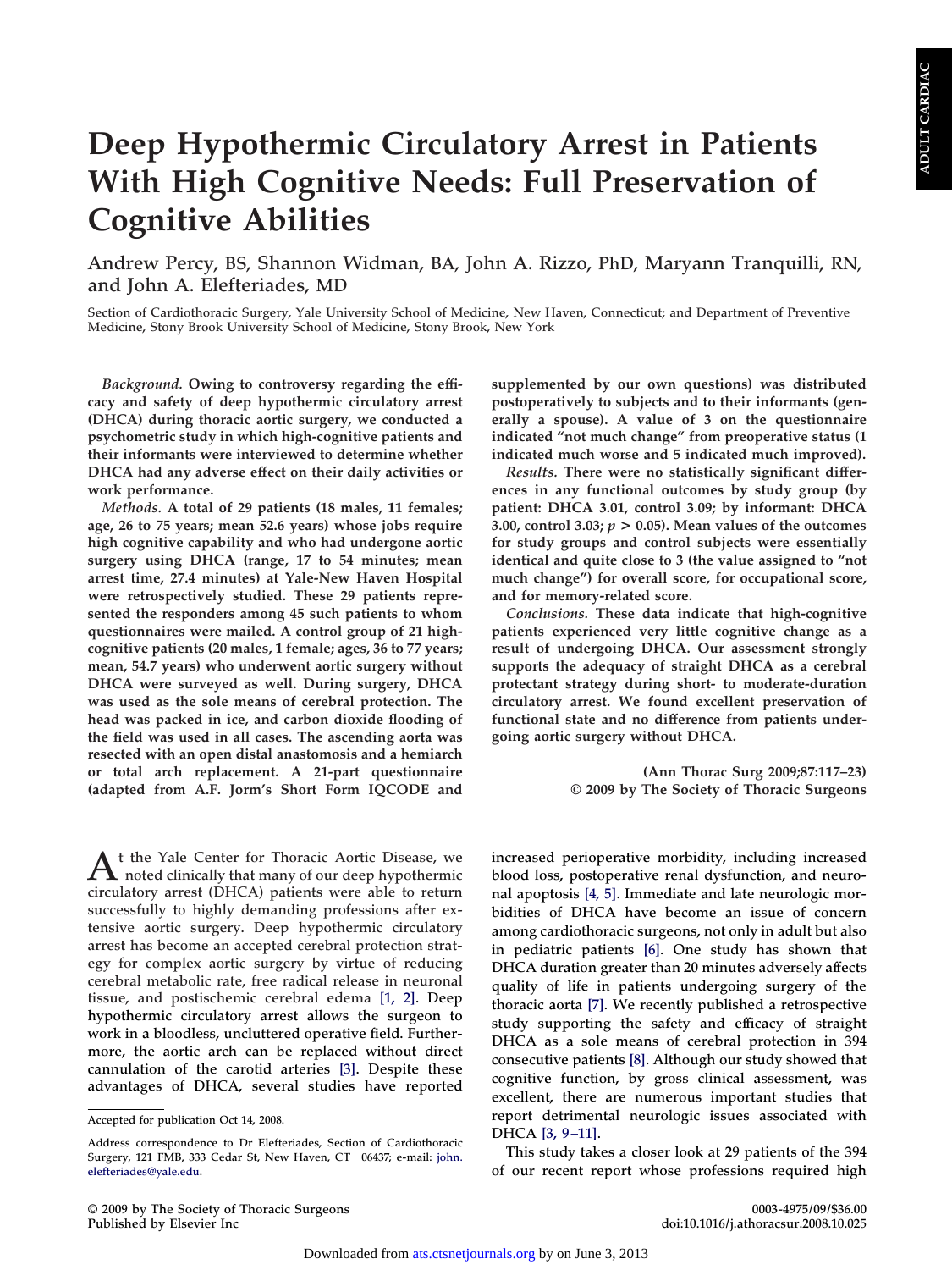**cognitive levels (patients mentioned briefly in Table 3 of our 2007 paper [8]). The high cognitive variable was selected because the central nervous system is quite sensitive to ischemia, and much research has been centered on neurologic outcome after DHCA. Highcognitive professions were loosely defined, but were essentially limited to physicians, lawyers, doctorates, clergymen, artists, musicians, accountants, and managers. Our goal was to determine whether these professionals noted any difference in their cognitive ability at home or at work after aortic surgery with straight DHCA. We were especially interested in individuals with high cognitive requirements at work, as we anticipated that any substantive adverse effects of DHCA would be less able to "hide" in such individuals than in those with less cognitively demanding occupations. Also, we saw an opportunity to compare functional status with a group of patients undergoing ascending aortic replacement without DHCA. Patients were interviewed and completed a questionnaire. Spouses or relatives were used as additional informants to control for self-reporting bias. Patients and their informants, and a 21-patient control group, were given a 21-part questionnaire to determine whether DHCA had adversely affected their cognitive function. We looked at a variety of questions, including the following: Are the patients able to perform their jobs at the same high cognitive level as before surgery? Have**

*Table 1. Summary of Various Professions of Study Subjects (Highly Cognitive Assignments)*

| <b>DHCA</b>                   | Non-DHCA                     |
|-------------------------------|------------------------------|
| Accountant                    | Artist/illustrator           |
| Administrator, hospital       | <b>Business consultant</b>   |
| Administrator, insurance      | Casino manager               |
| company                       | CEO, financial analyst       |
| Artist/painter                | company                      |
| Businessman                   | Cell biologist/researcher    |
| Construction manager          | Chairman and CEO, plastics   |
| Dentist ( $n = 2$ )           | business                     |
| Firefighter, supervisor       | Computer programmer          |
| Graphic artist                | Corporate accountant         |
| <b>IBM</b> technician         | Dean, medical school         |
| Investment advisor            | Defense technology           |
| Manager, computer systems     | specialist                   |
| design                        | Director of library services |
| Manager, research technology  | MD, child psychiatrist       |
| Manager, supermarket          | Naval engineer               |
| MD, ophthalmologist           | Priest                       |
| MD, orthopedic surgeon        | Research scientist           |
| MD, pathologist               | Sales manager, beer          |
| Naval acoustics researcher    | manufacturer                 |
| Office manager, phone         | State police union president |
| company                       | Teacher, special education   |
| Physician's assistant         | Telecommunications           |
| President and CEO, business   | specialist                   |
| Priest                        | Vice president, investment   |
| Registered nurse ( $n = 2$ )  | company                      |
| Speech pathologist            | Vice president, research     |
| Superintendent, school system | company                      |
| Teacher                       |                              |
| Town clerk                    |                              |

**CEO** - **chief executive officer; DHCA** -DHCA = deep hypothermic circulatory arrest; **IBM** = International Business Machines.

**people been pointing out abnormalities in patients' function that have started since surgery? Can the patients not perform tasks now that they could before? We believe that specific neuropsychiatric assessment using validated metrics will extend our understanding of any potential detrimental effects of DHCA beyond nonspecific clinical assessment during and after hospitalization.**

#### **Patients and Methods**

**This study was approved by the Yale University School of Medicine Human Investigative Committee (number 0609001813).**

#### *Patients*

**Forty-five high-cognitive patients in the above-specified categories, undergoing thoracic aortic surgery requiring circulatory arrest at Yale-New Haven Hospital, were identified among the 394 total patients who underwent DHCA, predominantly during a 5-year period. Twentynine patients (64% yield) and their informants responded, and are included in this study. Patients were operated on from 1993 to May 2006. There were 18 male and 11 female patients. Ages ranged from 25 to 75 years with a mean age of 52.6 years. The professions of patients were varied, but required high cognition to function (Table 1). With the exception of 1 patient who was treated for acute type A aortic dissection, all patients were treated for ascending or aortic arch aneurysm, or both. Of the 29 total patients in the DHCA group, 17 had rootsparing procedures (10 with aortic valve replacement, 7 without aortic valve replacement), 11 had root replacement procedures, and 1 had a valve-sparing procedure. For the distal anastomoses, 26 patients had hemiarch replacements and 3 had total arch replacements. The range of DHCA duration was 17 to 54 minutes, and mean DHCA duration was 27.4 10 minutes. Clinical assessment of patients after surgery revealed that 2 patients had a seizure, and none experienced a clinical stroke. Ten patients had postoperative atrial fibrillation, and all patients were alive at the time of contact. The interviews were administered at a mean of 48 months from operation (range, 11 to 168 months).**

**Questionnaires were mailed to 34 control highcognitive patients who underwent ascending aortic replacement without the use of DHCA. This group underwent the same neuropsychiatric assessment as the DHCA patients. This group of control patients was operated on at this institution from April 2004 to June 2006. Twenty-one patients (62% yield) and their informants responded, and were included as the control cohort. Of the 21 patients in the control group, 4 patients had root-sparing procedures (3 with aortic valve replacement, 1 without aortic valve replacement), 13 had root replacement procedures, and 4 had valve-sparing procedures. Among these patients, 2 patients underwent additional surgery of the descending aorta, and 1 patient underwent thoracoabdominal aortic replacement. The control patients did not need DHCA because of a lesser distal extent of their aneurysms, permitting resection with the**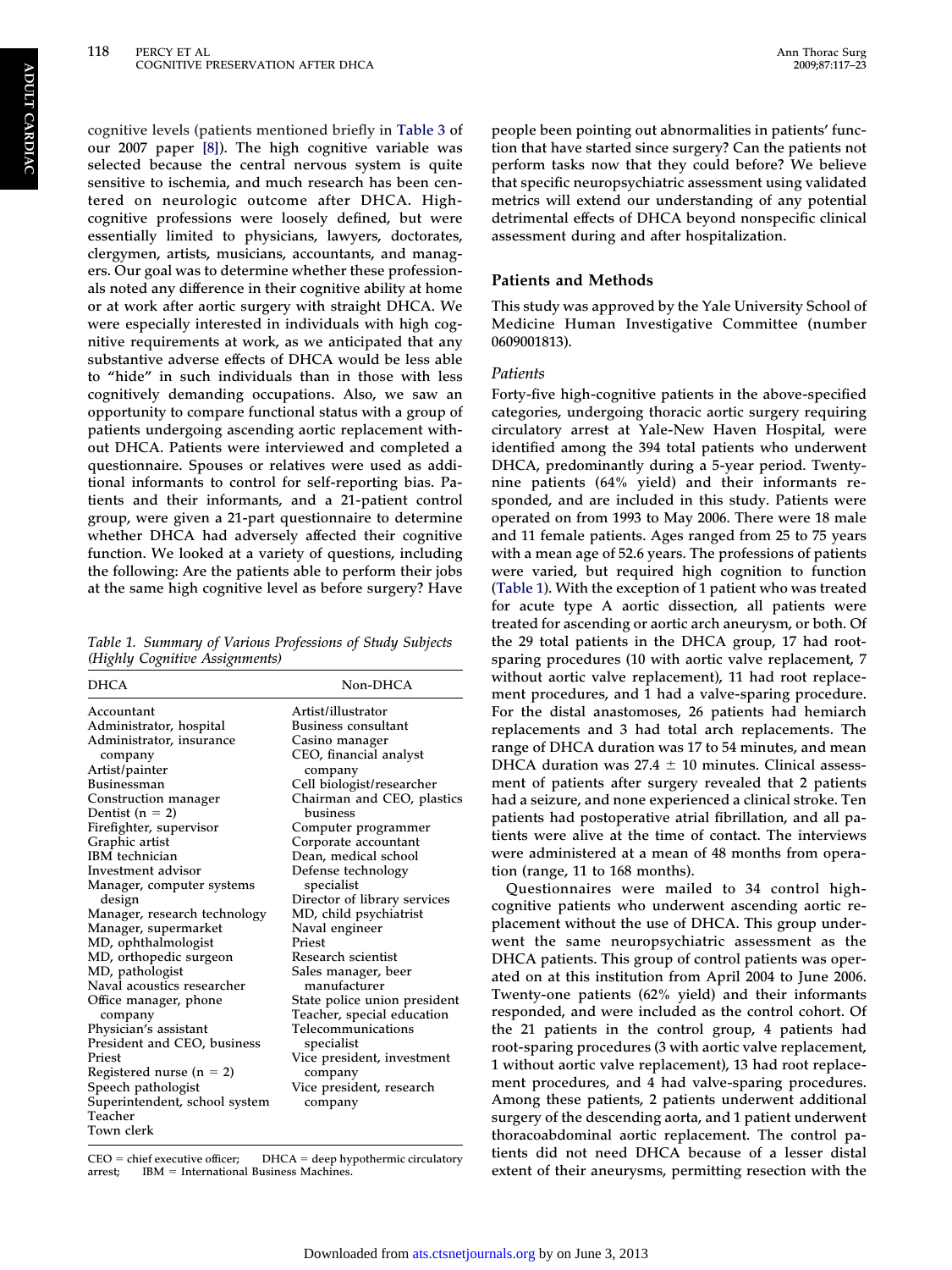| Table 2. Patient Demographics Between the Deep        |
|-------------------------------------------------------|
| Hypothermic Circulatory Arrest Group and the Non–Deep |
| Hypothermic Circulatory Arrest Group                  |

| Variable                            | <b>DHCA</b><br>Group | Non-DHCA<br>Group |
|-------------------------------------|----------------------|-------------------|
| Total                               | 29                   | 21                |
| Sex                                 |                      |                   |
| Male                                | 18                   | 20                |
| Female                              | 11                   | 1                 |
| Age $(y)$                           |                      |                   |
| Average                             | 52.6                 | 55.6              |
| $25 - 50$                           | 14                   | 6                 |
| $51 - 75$                           | 15                   | 15                |
| Duration DHCA (min), average        | 27.4                 | 0                 |
| DHCA temperature (°C)               | 18.8                 | NA                |
| Proximal anastomosis                |                      |                   |
| Root-sparing                        | 17                   | 4                 |
| With valve                          | 10                   | 3                 |
| No valve                            | 7                    | 1                 |
| Root replacement                    | 11                   | 13                |
| Valve-sparing                       | 1                    | 4                 |
| Distal anastomosis                  |                      |                   |
| Hemiarch                            | 26                   | $\mathbf{0}$      |
| Total arch                          | 3                    | 0                 |
| Duration CPB (min), average         | 150.2                | 127.8             |
| Duration cross-clamp (min), average | 85.3                 | 96.8              |
| Stroke                              |                      |                   |
| Preoperatively                      | $\bf{0}$             | $\bf{0}$          |
| Postoperatively                     | $\theta$             | $\theta$          |
| Seizure                             |                      |                   |
| Preoperatively                      | $\bf{0}$             | 1                 |
| Postoperatively                     | 2                    | $\bf{0}$          |

**CPB** - **cardiopulmonary bypass; DHCA** -DHCA = deep hypothermic circu**latory arrest.**

**distal aortic clamp in place, without need for an open distal anastomosis under DHCA. In a sense, the disease severity in the control group and the complexity of their operations were less than the DHCA group (Table 2).**

# *Neuropsychiatric Assessment*

**A 21-part questionnaire was mailed to study patients and their informants, as well as to the control group and their informants. The questionnaire was adapted from A.F. Jorm's Short Form IQCODE (Informant Questionnaire on Cognitive Decline in The Elderly), a 16-question self-administered questionnaire, developed specifically to measure cognitive change. Important questions pertain to memory and intellectual functioning. Responses require patients to rate their function on a five-point** scale ranging from  $n =$  much worse," to  $n =$  much **improved" with respect to their preoperative to postoperative conditions [12]. In this rating system, a value of 3 connotes "not much change."**

**Importantly, the test does not discriminate based on years of education, and thus does not favorably bias our study cohort. Our test included Jorm's questions as well as** **5 additional questions we compiled pertaining to the patients' behavior in their workplace. These additional questions required the patient and informant to comment on the patient's ability to communicate with others at work; to accomplish work at a normal speed; to accomplish work with a normal degree of efficiency; to produce quality work; and to generate creative ideas in the work environment. A key feature of the questionnaire asks the patient and informant to evaluate subjectively the patient's prospective memory as well (eg, going to store, getting in car and forgetting what they originally set out to do). In most cases, informants were the spouses of patients, but could be chosen at the discretion of the patient. Informants were an important part of the study as patients who are cognitively impaired may fail to evaluate correctly their own cognitive deficiencies [13]. Informants were used to provide a second opinion on the current cognitive functioning of the patient. Informants were asked to fill out a separate copy of the same questionnaire as the patients, answering the questions as they pertained to the patient from the informant's point of view.**

# *Deep Hypothermic Circulatory Arrest Management*

**The head was packed in ice. No barbiturate coma was used during the operation. No electroencephalogram, sensory evoked potential, or jugular venous bulb oxygen saturation monitoring were used. No special glucose management techniques were applied. Deep hypothermic circulatory arrest management was by the Alpha-stat method. Aprotinin was our antifibrinolytic of choice at the time that these patients were operated on. The femoral artery was our cannulation site of choice; in the minority of patients with descending atheroma seen on intraoperative transesophageal echocardiography (performed routinely), we used the axillary artery. The mean core temperature (bladder) during DHCA was 19.0°C (range, 17.5° to 22°C). The maximum temperature gradient between perfusate and body temperature during rewarming was kept less than 10°C. Rewarming was taken to a temperature of 34° to 36°C. Patient body mass index ranged from 17.4 to 45 kg/m2 (mean, 27.5 kg/m2 ). The duration of DHCA is shown in the histogram in Figure 1. (Responders and nonresponders both had a preponderance of patients in the 25- to 29-minute DHCA category.) Neither duration of DCHA nor patient age was predictive of subsequent scores in neuropsychiatric testing. The non-DHCA patients were cooled to 26°C.**

# *Surgical Techniques*

**Deep hypothermic circulatory arrest was used as the sole means of cerebral protection during this time period. Carbon dioxide flooding of the field was used in all cases. Extent of aortic resection was determined by the extent of disease, with the goal of excising all severely dilated aortic segments.**

# *Postoperative Follow-Up*

**All discharged patients were reevaluated in the office within 8 weeks postoperatively and screened for any**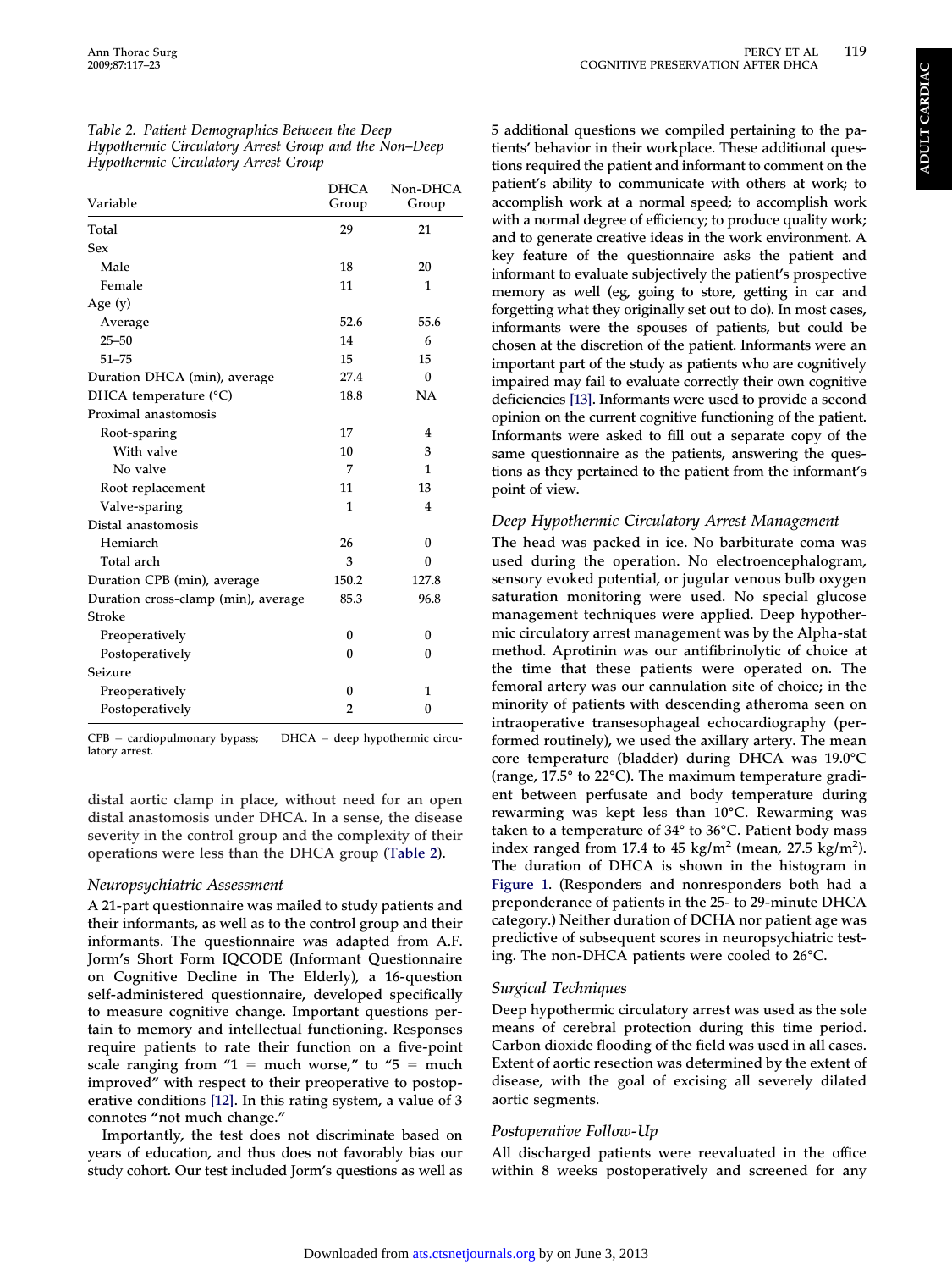$\geq 35$ 

*Fig 1. Histogram of deep hypothermic circula-* $10$ *tory arrest (DHCA) duration in all 29 high-*9 *cognitive responders. Nonresponders had simi-* $\mathbf{a}$ *lar distribution.* of Patients  $\overline{7}$ 6 5 Number  $\overline{4}$ 3  $\overline{\mathbf{c}}$ 1  $\Omega$ 

20-24

25-29

**Duration DHCA (minutes)** 

 $< 20$ 

**gross neurologic sequelae or impaired mental or physical functioning.**

# *Statistical Analysis*

**In addition to determining means of desired groups, Fisher's exact test was used to statistically compare DHCA versus non-DHCA and patients versus informants among a variety of cognitive outcomes. Probability values greater than 0.05 were considered to be statistically insignificant.**

# **Results**

**The DHCA and the control groups were similar in their demographic and other variables (Table 2) except for the expected greater complexity of the operation in the DHCA group, with more extensive disease, reflected in longer bypass and total cross-clamp and DHCA times.**

**The questionnaire results are summarized in Figure 2. The mean value of the questionnaire grade for the DHCA group was 3, indicating "not much change" from the preoperative functional class. This was very similar to** **the value obtained for the control group, operated on without DHCA. Mean values of the outcomes for both study and control groups were very similar and quite close to 3 ("not much change"; Table 3). Three primary categories were analyzed: total responses to all questions, responses to the occupational or work-related questions, and responses to the memory-related questions. For both the total and occupational questions, responses were all greater than 3 ("not much change"). The memory-related questions produced responses that were slightly less than 3, with patient values at 2.96**  $\pm$  0.43 for those with DHCA and at  $2.99 \pm 0.25$  for those without DHCA (not **significantly different). It is interesting to note (see mean column in Table 3) that some patients, both DHCA and non-DHCA, reported better cognitive function (values greater than 3) after surgery than before. Multiple DHCA patients have spontaneously reported better cognitive function during their clinic visits compared with preoperatively.**

30-34

**Fisher's exact test results showed no statistically significant differences between any of the outcomes by**



Patient/Informant Response to Questionnaire

*Fig 2. Depiction of questionnaire results (see text). Note near identity of response grades for deep hypothermic circulatory arrest (DHCA) and non-DHCA groups, both according to patient and according to informant.*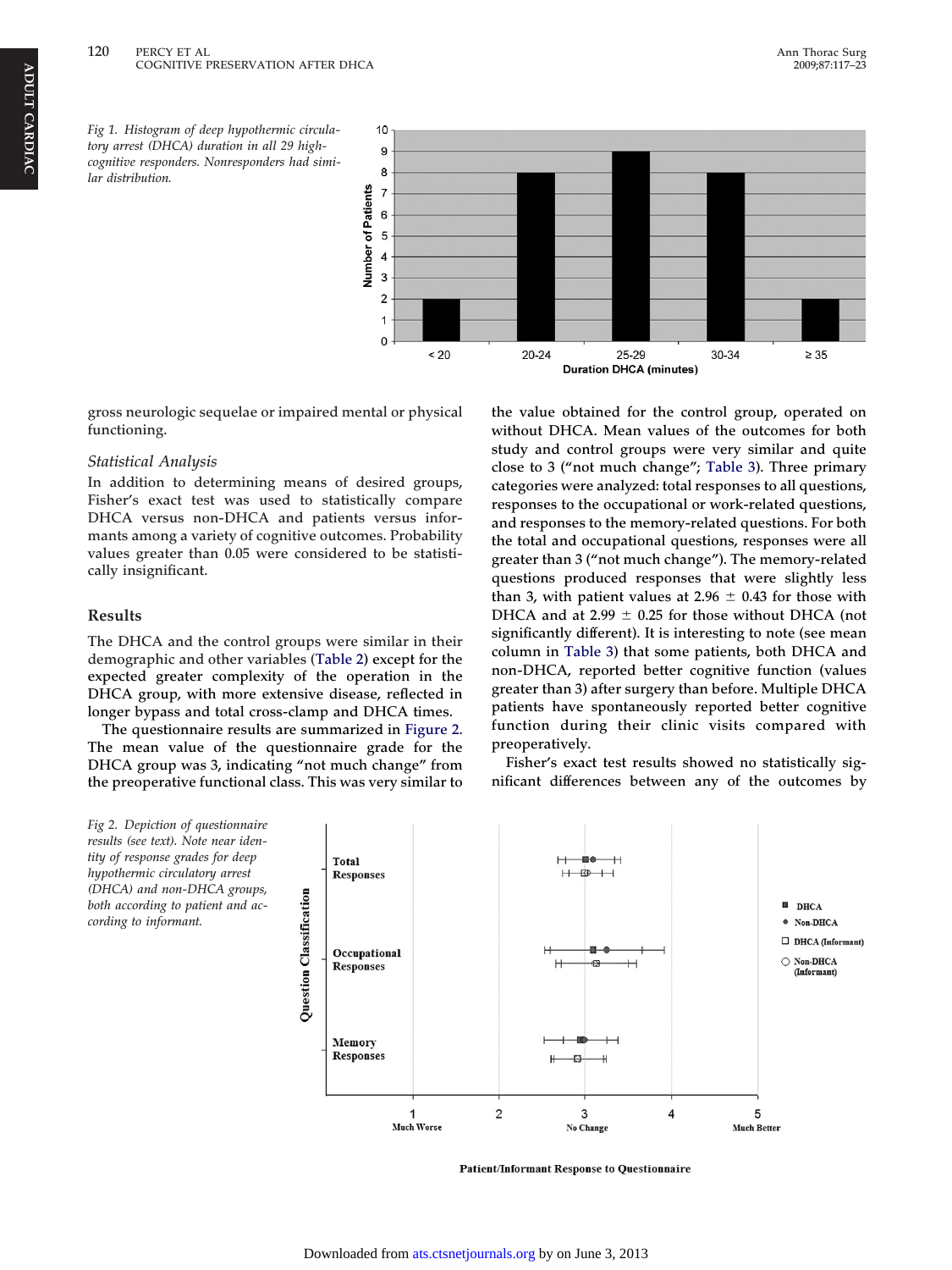| Group                                      | N     | Mean      | <b>SD</b> | Minimum   | Maximum   |
|--------------------------------------------|-------|-----------|-----------|-----------|-----------|
| Patient/informant responses                |       |           |           |           |           |
| Full sample                                | 46/40 | 3.05/3.02 | 0.32/0.24 | 2.43/2.57 | 3.86/4.05 |
| <b>DHCA</b>                                | 25/23 | 3.01/3.00 | 0.33/0.19 | 2.43/2.57 | 3.86/3.43 |
| Non-DHCA                                   | 21/17 | 3.09/3.03 | 0.32/0.29 | 2.57/2.76 | 3.81/4.05 |
| Difference between DHCA and non-DHCA       | 4/6   | 0.08/0.03 | 0.01/0.10 | 0.14/0.19 | 0.05/0.62 |
| Patient/informant occupational responses   |       |           |           |           |           |
| Full sample                                | 47/42 | 3.16/3.12 | 0.61/0.43 | 2.00/2.60 | 5.00/4.80 |
| <b>DHCA</b>                                | 26/23 | 3.09/3.13 | 0.56/0.47 | 2.00/2.60 | 4.80/4.80 |
| Non-DHCA                                   | 21/19 | 3.25/3.11 | 0.66/0.39 | 2.40/2.60 | 5.00/4.00 |
| Difference between DHCA and non-DHCA       | 5/4   | 0.16/0.02 | 0.10/0.08 | 0.40/0.00 | 0.20/0.80 |
| Patient/informant memory-related questions |       |           |           |           |           |
| Full sample                                | 49/45 | 2.97/2.92 | 0.36/0.30 | 2.29/2.00 | 4.43/3.86 |
| <b>DHCA</b>                                | 28/27 | 2.95/2.92 | 0.43/0.32 | 2.29/2.00 | 4.43/3.71 |
| Non-DHCA                                   | 21/18 | 3.00/2.92 | 0.25/0.29 | 2.57/2.57 | 3.71/3.86 |
| Difference between DHCA and non-DHCA       | 7/9   | 0.05/0.00 | 0.18/0.03 | 0.28/0.57 | 0.72/0.15 |

*Table 3. Mean Scores for Full Sample, Deep Hypothermic Circulatory Arrest Group, and Non–Deep Hypothermic Circulatory Arrest Groupa*

a<sup>*Responses based on a 1–5 scale where 1* = Much worse since surgery, 3 = Not much change since surgery, and 5 = Much better since surgery.</sup> **Responses separated into total responses, occupational responses, and memory responses. As indicated in the table, the first number is the patient score and the number after the slash is the informant's score for the patient.**

DHCA = deep hypothermic circulatory arrest; SD = **standard deviation.**

**study group (DHCA versus non-DHCA), sex, age, or DHCA duration (Table 4).**

**Because of the human error associated with this type of study, some patients failed to include an informant response, and some (very few) failed to complete various sections of the questionnaire. The n breakdown by category is included in Table 3.**

**To examine the possibility of bias in responding, all 16 nonresponders in the DHCA group were contacted in person or by phone. There were no deleterious new job changes (retirement, termination, and so forth). A non-English primary language was the reason for noncompletion in multiple patients.**

# **Comment**

**This study presents relatively strong evidence that patients with high cognitive needs who underwent aortic surgery using DHCA experienced no perceptible cognitive change as a consequence of this procedure. This study, using a self-administered questionnaire, supplemented by a familial informant, provides direct subjective feedback by patients who underwent DHCA and their families. Our study found excellent preservation of cognitive function after surgery, according to both patient and informant responses. Although subtle deficits after DHCA might hide in individuals with less intellectually demanding professions, it is unlikely that substantive deficits could remain undetected in our highcognitive needs group.**

**Although some studies have investigated the clinical outcomes of DHCA, very few have studied the patients on a subjective level with quantitative techniques. Immer and colleagues [7] investigated quality of life after interventions on the thoracic aorta with DHCA by using the**

**Short Form 36 Health Survey questionnaire. They concluded that quality of life in such patients is "fairly good" and "comparable to an age-matched standard popula-**

*Table 4. Probability Values of the Fisher's Exact Test Comparing Deep Hypothermic Circulatory Arrest Group Versus Non–Deep Hypothermic Circulatory Arrest Group Between Patients and Informants Among a Variety of Criteriaa*

| Variable              | Patients | Informants             |
|-----------------------|----------|------------------------|
| Sum of all questions  | 0.5561   | 0.3314                 |
| Occupational          | 0.5501   | 0.8774                 |
| Memory                | 0.7941   | 0.5322                 |
| Age group $>70$ y     |          |                        |
| Sum of all questions  | 1.0000   | $\cdot$ . <sup>b</sup> |
| Occupational          | 1.0000   | 0.2500                 |
| Memory                | 1.0000   | 0.4000                 |
| Age group $\leq 70$ y |          |                        |
| Sum of all questions  | 0.4979   | 0.3396                 |
| Occupational          | 0.2016   | 0.9622                 |
| Memory                | 0.9335   | 0.7883                 |
| Male sex              |          |                        |
| Sum of all questions  | 0.6203   | 0.1649                 |
| Occupational          | 0.6591   | 0.1767                 |
| Memory                | 0.5160   | 0.1076                 |
| Female sex            |          |                        |
| Sum of all questions  | 1.0000   | 1.0000                 |
| Occupational          | 1.0000   | 1.0000                 |
| Memory                | 1.0000   | 1.0000                 |

**<sup>a</sup> The lack of values less than 0.05 indicates that there were no significant differences between any groups. <sup>b</sup> No test statistic was calculated because there were no subjects in the non–deep hypothermic circulatory arrest group matching these criteria.**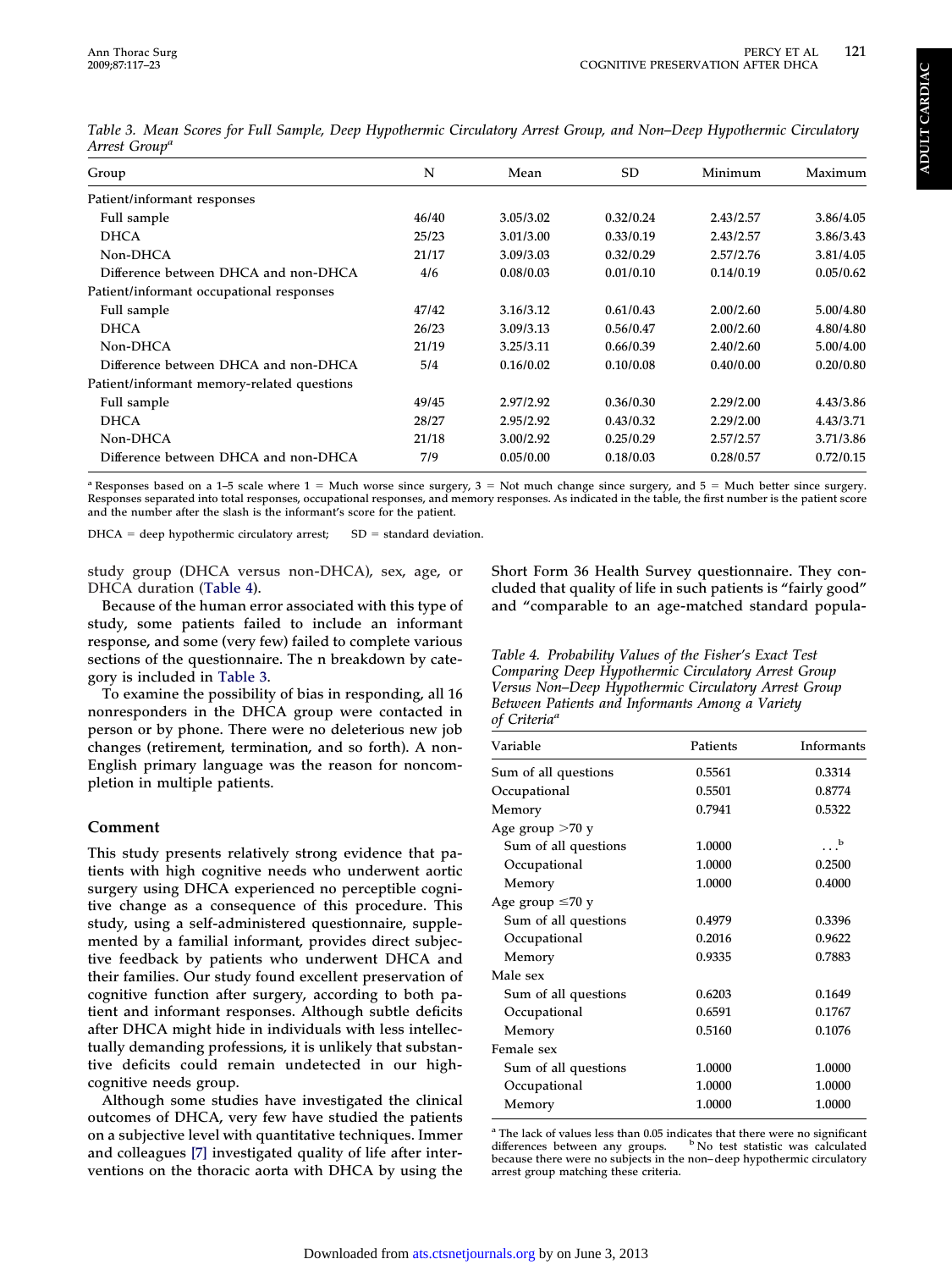**ADULT**

**ADULT CARDIAC CARDIAC**

**tion." Their favorable findings are fully consistent with the excellent function confirmed in our study. Our study may have been more sensitive to subtle neurologic deficits because we included a large number of questions gauging cognitive performance and we looked at highcognitive professionals. Even in this group with demanding cognitive needs, functional preservation was excellent. Moreover, we compared the study group with a non-DHCA cohort undergoing less technically demanding operations. Again, even compared with this group with milder disease, no deficiencies attributable to DHCA were identified. Furthermore, in Immer's study, the Short Form 36 questionnaire does not as rigorously ask patients to compare their preoperative to postoperative status. Of the 36 questions in the Short Form questionnaire, only one asks patients to compare their current general health now to that of 1 year prior. Because all of our questions asked patients to specifically compare their preoperative to postoperative status, we gained more in-depth information about their perceptions of the overall surgical experience and quality of life before and after surgery.**

**Our results indicate that there was no significant difference in quality of work generated after surgery between patients who had DHCA and those without. This validates the initial motivation of this study, based on our clinical impression that DHCA did not seem to affect or bias patients' postoperative performance in their work field. It is interesting that the cognition scores in both groups were greater than 3, the value assigned "not much change" (ie, better function than preoperatively). It is also interesting that multiple responses of individual patients showed a score that indicated better cognition postoperatively than preoperatively (maximum column in Table 3).**

**Memory is often the main physiologic detriment anticipated in DHCA patients [14, 15], but our study found that memory (questions 6 through 12 on the questionnaire) was not significantly different in DHCA patients than in patients without DHCA. Memory scores were essentially identical between the DHCA and the control groups (Table 3) and reflected memory status essentially identical to the preoperative state. Like the other variables, memory scores did not significantly differ between patient or informant responses, or by age groups, sex, or DHCA duration.**

# *Limitations*

**HIGH COGNITIVE DESIGNATION. Our study has limitations. The assignment to a highly cognitive group (Table 1) is clearly somewhat arbitrary; on the other hand, most would agree that the patients assigned to this category cannot perform their work without excellent cognitive abilities.**

**CONTROL GROUP. Although there is no universally acknowledged control group for DCHA, we were pleased with our selection of a control population: patients who underwent ascending aortic surgery without DHCA. These patients were on bypass, and they had a graft placed. In** **other words, they had a similar operation, but without DHCA. The fact that their operations were shorter and simpler should bias against the relative safety of DHCA in this comparison. So, the equivalency in neuropsychologic outcome is strengthened by the choice of a control group who had a less extensive operation.**

**RETROSPECTIVE NATURE OF STUDY. Another important issue is that the retrospective nature of this study precluded us from examining preoperative variables measuring patients' neuropsychological states. Weaknesses of Jorm's questionnaire, or of any informant-based scale, are that they can be biased by the current state of the informant and by the relationship between the informant and the patient. Jorm [12] reports that cognitive decline is perceived to be greater when the informant is anxious or depressed or when there is a poor relationship. This factor could lead to false exaggeration of any cognitive deficit. Despite this potential adverse bias, we still found excellent cognitive preservation.**

**Along the same lines, one could argue that this study is not as effective as a series of objective tests, rather, that it is based only on the subjective findings of two individuals, patient and informant. Although this is generally true, a study investigating the validity of Jorm's test was performed in which his questionnaire was compared with the findings of a battery of neuropsychological and psychological tests, clinical diagnosis of dementia, computed tomographic scan findings, and psychological characteristics of the individuals who acted as informants [16]. The study confirmed that both the IQCODE and the MMSE (Mini-Mental State Examination) act as similar indicators of cognitive impairment. However, the study noted that the IQCODE (on which our study is based) is advantageous over the MMSE because it is not affected by education or premorbid ability. On the other hand, the IQCODE may be contaminated by the fact that it is influenced by the affective state and personality of the subject, the affective state of the informant, and the quality of the relationship between the subject and the informant. Therefore, the study concludes, it is desirable to use both types of cognitive assessments [16]. In fact, there are inherent advantages to using the IQCODE over objective tests like the MMSE. Specifically, unlike the MMSE, the IQCODE is unaffected by premorbid ability and education [17].**

**LIMITATIONS OF JORM'S QUESTIONNAIRE. We chose the Jorm test because of its extensive testing and validation in the field as well as its demonstrated immunity to educational bias. The questions are appropriate for postoperative cognitive decline. We thought that developing our own specific test would open our study to potential criticism about prior validation.**

**NONRESPONDERS. Additionally, not all patients in either the DHCA or non-DHCA groups responded to our questionnaire. Our protocol allowed us to telephone patients who did not promptly mail back their responses. More than one telephone call to encourage questionnaire completion was not permitted, however, so as not to limit the patients' ability to opt out of the study. Some patients, on speaking to them by telephone, explained that they felt**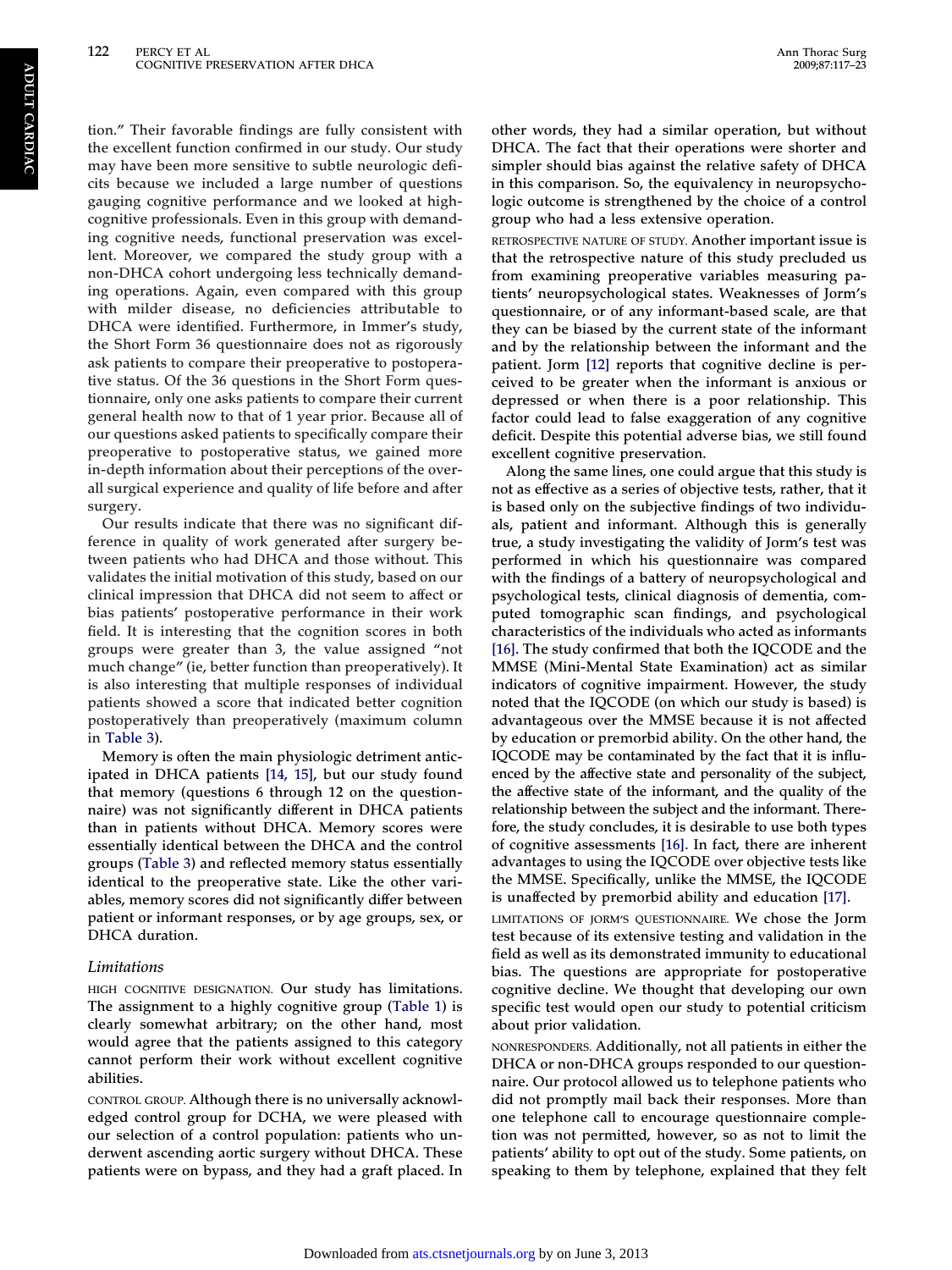**no different after surgery, but simply did not want to be part of the study. Four DHCA patients indicated they were fine but preferred not to take time for the questionnaire, and the remainder were alive and clinically well when seen in clinic, without obvious or expressed deficit or concern. All nonresponders were eventually contacted in person or by phone in the course of this study, permitting us to rule out any deleterious job changes in all the nonresponders. For 6 nonresponders, having a language other than English as their native tongue contributed to their nonresponse.**

**SPOUSAL INFORMANTS. It is important to recognize as well that, although spousal informants are usually aware of work-related issues, they are not often present directly in the workplace, so that their assessment of the patient's work capacity is indirect.**

**SHORT DURATION OF DEEP HYPOTHERMIC CIRCULATORY ARREST IN MOST PATIENTS. Finally, all patients in this study underwent efficient aortic replacement, with a mean arrest time of 27.4 minutes and no arrest time exceeding 54 minutes. The positive findings of this study should not be construed as validating DHCA as a means of brain preservation in complex or prolonged aortic replacements requiring extremely prolonged circulatory arrest time.**

# *Conclusions*

**In conclusion, our detailed neuropsychiatric questionnaire assessment strongly supports the adequacy of straight DHCA as a cerebral protectant strategy. We found excellent preservation of functional state and no difference from patients undergoing aortic surgery without DHCA. This study was not intended to compare straight DHCA with other forms of cerebral protection in aortic surgery (specifically, antegrade or retrograde cerebral perfusion). This study does, however, find favorable results in the reported high-cognitive patients with DHCA as a sole means of brain preservation for short to moderate duration circulatory arrest in thoracic aortic surgery.**

# **References**

- **1. Svensson LG, Crawford ES. Cardiovascular and vascular disease of the aorta. Philadelphia: WB Saunders, 1997.**
- **2. [Haverich A, Hagl C. Organ protection during hypothermic](https://www.researchgate.net/publication/10837631_Organ_protection_during_hypothermic_circulatory_arrest?el=1_x_8&enrichId=rgreq-1f0e61aaf838a2e202d990b37628ee5a-XXX&enrichSource=Y292ZXJQYWdlOzIzNjgyODAzO0FTOjEwMTU5NDY3MDU2NzQyNkAxNDAxMjMzNDY1Mzc3) [circulatory arrest. J Thorac Cardiovasc Surg 2003;125:460 –2.](https://www.researchgate.net/publication/10837631_Organ_protection_during_hypothermic_circulatory_arrest?el=1_x_8&enrichId=rgreq-1f0e61aaf838a2e202d990b37628ee5a-XXX&enrichSource=Y292ZXJQYWdlOzIzNjgyODAzO0FTOjEwMTU5NDY3MDU2NzQyNkAxNDAxMjMzNDY1Mzc3)**
- **3. [Welz A, Pogarell O, Tatsch K, Schwarz J, Cryssagis K,](https://www.researchgate.net/publication/14067589_Surgery_of_the_thoracic_aorta_using_deep_hypothermic_total_circulatory_arrest_Are_there_neurological_consequences_other_than_frank_cerebral_defects?el=1_x_8&enrichId=rgreq-1f0e61aaf838a2e202d990b37628ee5a-XXX&enrichSource=Y292ZXJQYWdlOzIzNjgyODAzO0FTOjEwMTU5NDY3MDU2NzQyNkAxNDAxMjMzNDY1Mzc3) [Reichart B. Surgery of the thoracic aorta using deep hypo](https://www.researchgate.net/publication/14067589_Surgery_of_the_thoracic_aorta_using_deep_hypothermic_total_circulatory_arrest_Are_there_neurological_consequences_other_than_frank_cerebral_defects?el=1_x_8&enrichId=rgreq-1f0e61aaf838a2e202d990b37628ee5a-XXX&enrichSource=Y292ZXJQYWdlOzIzNjgyODAzO0FTOjEwMTU5NDY3MDU2NzQyNkAxNDAxMjMzNDY1Mzc3)[thermic total circulatory arrest. Are there neurological con](https://www.researchgate.net/publication/14067589_Surgery_of_the_thoracic_aorta_using_deep_hypothermic_total_circulatory_arrest_Are_there_neurological_consequences_other_than_frank_cerebral_defects?el=1_x_8&enrichId=rgreq-1f0e61aaf838a2e202d990b37628ee5a-XXX&enrichSource=Y292ZXJQYWdlOzIzNjgyODAzO0FTOjEwMTU5NDY3MDU2NzQyNkAxNDAxMjMzNDY1Mzc3)[sequences other than frank cerebral defects? Eur J Cardio](https://www.researchgate.net/publication/14067589_Surgery_of_the_thoracic_aorta_using_deep_hypothermic_total_circulatory_arrest_Are_there_neurological_consequences_other_than_frank_cerebral_defects?el=1_x_8&enrichId=rgreq-1f0e61aaf838a2e202d990b37628ee5a-XXX&enrichSource=Y292ZXJQYWdlOzIzNjgyODAzO0FTOjEwMTU5NDY3MDU2NzQyNkAxNDAxMjMzNDY1Mzc3)[thorac Surg 1997;11:650 – 6.](https://www.researchgate.net/publication/14067589_Surgery_of_the_thoracic_aorta_using_deep_hypothermic_total_circulatory_arrest_Are_there_neurological_consequences_other_than_frank_cerebral_defects?el=1_x_8&enrichId=rgreq-1f0e61aaf838a2e202d990b37628ee5a-XXX&enrichSource=Y292ZXJQYWdlOzIzNjgyODAzO0FTOjEwMTU5NDY3MDU2NzQyNkAxNDAxMjMzNDY1Mzc3)**
- **4. [Mora-Mangano CT, Neville MJ, Hsu PH, Mignea I, King J,](https://www.researchgate.net/publication/11780231_Aprotinin_Blood_Loss_and_Renal_Dysfunction_in_Deep_Hypothermic_Circulatory_Arrest?el=1_x_8&enrichId=rgreq-1f0e61aaf838a2e202d990b37628ee5a-XXX&enrichSource=Y292ZXJQYWdlOzIzNjgyODAzO0FTOjEwMTU5NDY3MDU2NzQyNkAxNDAxMjMzNDY1Mzc3) [Miller DC. Aprotinin, blood loss, and renal dysfunction in](https://www.researchgate.net/publication/11780231_Aprotinin_Blood_Loss_and_Renal_Dysfunction_in_Deep_Hypothermic_Circulatory_Arrest?el=1_x_8&enrichId=rgreq-1f0e61aaf838a2e202d990b37628ee5a-XXX&enrichSource=Y292ZXJQYWdlOzIzNjgyODAzO0FTOjEwMTU5NDY3MDU2NzQyNkAxNDAxMjMzNDY1Mzc3) [deep hypothermic circulatory arrest. Circulation 2001;](https://www.researchgate.net/publication/11780231_Aprotinin_Blood_Loss_and_Renal_Dysfunction_in_Deep_Hypothermic_Circulatory_Arrest?el=1_x_8&enrichId=rgreq-1f0e61aaf838a2e202d990b37628ee5a-XXX&enrichSource=Y292ZXJQYWdlOzIzNjgyODAzO0FTOjEwMTU5NDY3MDU2NzQyNkAxNDAxMjMzNDY1Mzc3) [104\(Suppl 1\):I-276 – 81.](https://www.researchgate.net/publication/11780231_Aprotinin_Blood_Loss_and_Renal_Dysfunction_in_Deep_Hypothermic_Circulatory_Arrest?el=1_x_8&enrichId=rgreq-1f0e61aaf838a2e202d990b37628ee5a-XXX&enrichSource=Y292ZXJQYWdlOzIzNjgyODAzO0FTOjEwMTU5NDY3MDU2NzQyNkAxNDAxMjMzNDY1Mzc3)**
- **5. Cooper WA, Duarte IG, Thourani VH, et al. Hypothermic circulatory arrest causes multisystem vascular endothelial dysfunction and apoptosis. Ann Thorac Surg 2000;69:696 – 703.**
- **6. [Amir G, Ramamoorthy C, Riemer RK, Reddy VM, Hanley](https://www.researchgate.net/publication/7523088_Neonatal_Brain_Protection_and_Deep_Hypothermic_Circulatory_Arrest_Pathophysiology_of_Ischemic_Neuronal_Injury_and_Protective_Strategies?el=1_x_8&enrichId=rgreq-1f0e61aaf838a2e202d990b37628ee5a-XXX&enrichSource=Y292ZXJQYWdlOzIzNjgyODAzO0FTOjEwMTU5NDY3MDU2NzQyNkAxNDAxMjMzNDY1Mzc3) [FL. Neonatal brain protection and deep hypothermic circu](https://www.researchgate.net/publication/7523088_Neonatal_Brain_Protection_and_Deep_Hypothermic_Circulatory_Arrest_Pathophysiology_of_Ischemic_Neuronal_Injury_and_Protective_Strategies?el=1_x_8&enrichId=rgreq-1f0e61aaf838a2e202d990b37628ee5a-XXX&enrichSource=Y292ZXJQYWdlOzIzNjgyODAzO0FTOjEwMTU5NDY3MDU2NzQyNkAxNDAxMjMzNDY1Mzc3)[latory arrest: pathophysiology of ischemic neuronal injury](https://www.researchgate.net/publication/7523088_Neonatal_Brain_Protection_and_Deep_Hypothermic_Circulatory_Arrest_Pathophysiology_of_Ischemic_Neuronal_Injury_and_Protective_Strategies?el=1_x_8&enrichId=rgreq-1f0e61aaf838a2e202d990b37628ee5a-XXX&enrichSource=Y292ZXJQYWdlOzIzNjgyODAzO0FTOjEwMTU5NDY3MDU2NzQyNkAxNDAxMjMzNDY1Mzc3) [and protective strategies. Ann Thorac Surg 2005;80:1955– 64.](https://www.researchgate.net/publication/7523088_Neonatal_Brain_Protection_and_Deep_Hypothermic_Circulatory_Arrest_Pathophysiology_of_Ischemic_Neuronal_Injury_and_Protective_Strategies?el=1_x_8&enrichId=rgreq-1f0e61aaf838a2e202d990b37628ee5a-XXX&enrichSource=Y292ZXJQYWdlOzIzNjgyODAzO0FTOjEwMTU5NDY3MDU2NzQyNkAxNDAxMjMzNDY1Mzc3)**
- **7. [Immer FF, Lippeck C, Barmettler H, et al. Improvement of](https://www.researchgate.net/publication/257477565_Improvement_of_quality_of_life_after_surgery_on_the_thoracic_aorta_Effect_of_antegrade_cerebral_perfusion_and_short_duration_of_deep_hypothermic_circulatory_arrest?el=1_x_8&enrichId=rgreq-1f0e61aaf838a2e202d990b37628ee5a-XXX&enrichSource=Y292ZXJQYWdlOzIzNjgyODAzO0FTOjEwMTU5NDY3MDU2NzQyNkAxNDAxMjMzNDY1Mzc3) [quality of life after surgery on the thoracic aorta: effect of](https://www.researchgate.net/publication/257477565_Improvement_of_quality_of_life_after_surgery_on_the_thoracic_aorta_Effect_of_antegrade_cerebral_perfusion_and_short_duration_of_deep_hypothermic_circulatory_arrest?el=1_x_8&enrichId=rgreq-1f0e61aaf838a2e202d990b37628ee5a-XXX&enrichSource=Y292ZXJQYWdlOzIzNjgyODAzO0FTOjEwMTU5NDY3MDU2NzQyNkAxNDAxMjMzNDY1Mzc3) [antegrade cerebral perfusion and short duration of deep](https://www.researchgate.net/publication/257477565_Improvement_of_quality_of_life_after_surgery_on_the_thoracic_aorta_Effect_of_antegrade_cerebral_perfusion_and_short_duration_of_deep_hypothermic_circulatory_arrest?el=1_x_8&enrichId=rgreq-1f0e61aaf838a2e202d990b37628ee5a-XXX&enrichSource=Y292ZXJQYWdlOzIzNjgyODAzO0FTOjEwMTU5NDY3MDU2NzQyNkAxNDAxMjMzNDY1Mzc3) [hypothermic circulatory arrest. Circulation 2004;110\(11](https://www.researchgate.net/publication/257477565_Improvement_of_quality_of_life_after_surgery_on_the_thoracic_aorta_Effect_of_antegrade_cerebral_perfusion_and_short_duration_of_deep_hypothermic_circulatory_arrest?el=1_x_8&enrichId=rgreq-1f0e61aaf838a2e202d990b37628ee5a-XXX&enrichSource=Y292ZXJQYWdlOzIzNjgyODAzO0FTOjEwMTU5NDY3MDU2NzQyNkAxNDAxMjMzNDY1Mzc3) [Suppl\):II-250 –5.](https://www.researchgate.net/publication/257477565_Improvement_of_quality_of_life_after_surgery_on_the_thoracic_aorta_Effect_of_antegrade_cerebral_perfusion_and_short_duration_of_deep_hypothermic_circulatory_arrest?el=1_x_8&enrichId=rgreq-1f0e61aaf838a2e202d990b37628ee5a-XXX&enrichSource=Y292ZXJQYWdlOzIzNjgyODAzO0FTOjEwMTU5NDY3MDU2NzQyNkAxNDAxMjMzNDY1Mzc3)**
- **8. [Gega A, Rizzo JA, Johnson MH, Tranquilli M, Farkas EA,](https://www.researchgate.net/publication/6120554_Straight_Deep_Hypothermic_Arrest_Experience_in_394_Patients_Supports_Its_Effectiveness_as_a_Sole_Means_of_Brain_Preservation?el=1_x_8&enrichId=rgreq-1f0e61aaf838a2e202d990b37628ee5a-XXX&enrichSource=Y292ZXJQYWdlOzIzNjgyODAzO0FTOjEwMTU5NDY3MDU2NzQyNkAxNDAxMjMzNDY1Mzc3) [Elefteriades JA. Straight deep hypothermic arrest: experi](https://www.researchgate.net/publication/6120554_Straight_Deep_Hypothermic_Arrest_Experience_in_394_Patients_Supports_Its_Effectiveness_as_a_Sole_Means_of_Brain_Preservation?el=1_x_8&enrichId=rgreq-1f0e61aaf838a2e202d990b37628ee5a-XXX&enrichSource=Y292ZXJQYWdlOzIzNjgyODAzO0FTOjEwMTU5NDY3MDU2NzQyNkAxNDAxMjMzNDY1Mzc3)[ence in 394 patients supports its effectiveness as a sole](https://www.researchgate.net/publication/6120554_Straight_Deep_Hypothermic_Arrest_Experience_in_394_Patients_Supports_Its_Effectiveness_as_a_Sole_Means_of_Brain_Preservation?el=1_x_8&enrichId=rgreq-1f0e61aaf838a2e202d990b37628ee5a-XXX&enrichSource=Y292ZXJQYWdlOzIzNjgyODAzO0FTOjEwMTU5NDY3MDU2NzQyNkAxNDAxMjMzNDY1Mzc3) [means of brain preservation. Ann Thorac Surg 2007;84:](https://www.researchgate.net/publication/6120554_Straight_Deep_Hypothermic_Arrest_Experience_in_394_Patients_Supports_Its_Effectiveness_as_a_Sole_Means_of_Brain_Preservation?el=1_x_8&enrichId=rgreq-1f0e61aaf838a2e202d990b37628ee5a-XXX&enrichSource=Y292ZXJQYWdlOzIzNjgyODAzO0FTOjEwMTU5NDY3MDU2NzQyNkAxNDAxMjMzNDY1Mzc3) [759 – 67.](https://www.researchgate.net/publication/6120554_Straight_Deep_Hypothermic_Arrest_Experience_in_394_Patients_Supports_Its_Effectiveness_as_a_Sole_Means_of_Brain_Preservation?el=1_x_8&enrichId=rgreq-1f0e61aaf838a2e202d990b37628ee5a-XXX&enrichSource=Y292ZXJQYWdlOzIzNjgyODAzO0FTOjEwMTU5NDY3MDU2NzQyNkAxNDAxMjMzNDY1Mzc3)**
- **9. Reich DL, Uysal S, Sliwinski M, et al. Neuropsychologic outcome after deep hypothermic circulatory arrest in adults. J Thorac Cardiovasc Surg 1999;117:156 – 63.**
- **10. Mendelowitsch A, Mergner GW, Shuaib A, Sekhar LN. Cortical brain micro dialysis and temperature monitoring during hypothermic circulatory arrest in humans. J Neurol Neurosurg Psychiatry 1998;64:611– 8.**
- **11. [Kumral E, Yüksel M, Büket S, Yagdi T, Atay Y, Güzelant A.](https://www.researchgate.net/publication/11888914_Neurologic_Complications_after_Deep_Hypothermic_Circulatory_Arrest_Types_Predictors_and_Timing?el=1_x_8&enrichId=rgreq-1f0e61aaf838a2e202d990b37628ee5a-XXX&enrichSource=Y292ZXJQYWdlOzIzNjgyODAzO0FTOjEwMTU5NDY3MDU2NzQyNkAxNDAxMjMzNDY1Mzc3) [Neurologic complications after deep hypothermic circula](https://www.researchgate.net/publication/11888914_Neurologic_Complications_after_Deep_Hypothermic_Circulatory_Arrest_Types_Predictors_and_Timing?el=1_x_8&enrichId=rgreq-1f0e61aaf838a2e202d990b37628ee5a-XXX&enrichSource=Y292ZXJQYWdlOzIzNjgyODAzO0FTOjEwMTU5NDY3MDU2NzQyNkAxNDAxMjMzNDY1Mzc3)[tory arrest: types, predictors, and timing. Tex Heart Inst J](https://www.researchgate.net/publication/11888914_Neurologic_Complications_after_Deep_Hypothermic_Circulatory_Arrest_Types_Predictors_and_Timing?el=1_x_8&enrichId=rgreq-1f0e61aaf838a2e202d990b37628ee5a-XXX&enrichSource=Y292ZXJQYWdlOzIzNjgyODAzO0FTOjEwMTU5NDY3MDU2NzQyNkAxNDAxMjMzNDY1Mzc3) [2001;28:83– 8.](https://www.researchgate.net/publication/11888914_Neurologic_Complications_after_Deep_Hypothermic_Circulatory_Arrest_Types_Predictors_and_Timing?el=1_x_8&enrichId=rgreq-1f0e61aaf838a2e202d990b37628ee5a-XXX&enrichSource=Y292ZXJQYWdlOzIzNjgyODAzO0FTOjEwMTU5NDY3MDU2NzQyNkAxNDAxMjMzNDY1Mzc3)**
- **12. Jorm AF. IQCODE: informant interviews. In: Copeland JRM, Abou-Saleh MT, Blazer DG (eds). Principles and practice of geriatric psychiatry, 2nd ed. Chichester, NY: John Wiley & Sons; 2002:141–2.**
- **13. [Jorm AF. Assessment of cognitive impairment and dementia](https://www.researchgate.net/publication/223253603_Assessment_of_cognitive_impairment_and_dementia_using_informant_report?el=1_x_8&enrichId=rgreq-1f0e61aaf838a2e202d990b37628ee5a-XXX&enrichSource=Y292ZXJQYWdlOzIzNjgyODAzO0FTOjEwMTU5NDY3MDU2NzQyNkAxNDAxMjMzNDY1Mzc3) [using informant reports. Clin Psychol Rev 1996;16:51–73.](https://www.researchgate.net/publication/223253603_Assessment_of_cognitive_impairment_and_dementia_using_informant_report?el=1_x_8&enrichId=rgreq-1f0e61aaf838a2e202d990b37628ee5a-XXX&enrichSource=Y292ZXJQYWdlOzIzNjgyODAzO0FTOjEwMTU5NDY3MDU2NzQyNkAxNDAxMjMzNDY1Mzc3)**
- **14. Ergin MA, Uysal S, Reich DL, et al. Temporary neurological dysfunction after deep hypothermic circulatory arrest: a clinical marker of long-term functional deficit. Ann Thorac Surg 1999;67:1887–90.**
- **15. [Ahonen J, Salmenperä M. Brain injury after adult cardiac](https://www.researchgate.net/publication/8959946_Brain_injury_after_adult_cardiac_surgery?el=1_x_8&enrichId=rgreq-1f0e61aaf838a2e202d990b37628ee5a-XXX&enrichSource=Y292ZXJQYWdlOzIzNjgyODAzO0FTOjEwMTU5NDY3MDU2NzQyNkAxNDAxMjMzNDY1Mzc3) [surgery. Acta Anaesthesiol Scand 2004;48:4 –19.](https://www.researchgate.net/publication/8959946_Brain_injury_after_adult_cardiac_surgery?el=1_x_8&enrichId=rgreq-1f0e61aaf838a2e202d990b37628ee5a-XXX&enrichSource=Y292ZXJQYWdlOzIzNjgyODAzO0FTOjEwMTU5NDY3MDU2NzQyNkAxNDAxMjMzNDY1Mzc3)**
- **16. Jorm AF, Broe GA, Creasey H, et al. Further data on the validity of the informant questionnaire on cognitive decline in the elderly (IQCODE). Int J Geriatr Psychiatry 1996;11: 131–9.**
- **17. [Christensen H, Jorm AF. Effect of premorbid intelligence on](https://www.researchgate.net/publication/227966584_The_effect_of_premorbid_intelligence_on_the_Mini-Mental_State_and_IQCODE?el=1_x_8&enrichId=rgreq-1f0e61aaf838a2e202d990b37628ee5a-XXX&enrichSource=Y292ZXJQYWdlOzIzNjgyODAzO0FTOjEwMTU5NDY3MDU2NzQyNkAxNDAxMjMzNDY1Mzc3) [the mini-mental state and IQCODE. Int J Geriatr Psychiatry](https://www.researchgate.net/publication/227966584_The_effect_of_premorbid_intelligence_on_the_Mini-Mental_State_and_IQCODE?el=1_x_8&enrichId=rgreq-1f0e61aaf838a2e202d990b37628ee5a-XXX&enrichSource=Y292ZXJQYWdlOzIzNjgyODAzO0FTOjEwMTU5NDY3MDU2NzQyNkAxNDAxMjMzNDY1Mzc3) [1992;7:159 – 60.](https://www.researchgate.net/publication/227966584_The_effect_of_premorbid_intelligence_on_the_Mini-Mental_State_and_IQCODE?el=1_x_8&enrichId=rgreq-1f0e61aaf838a2e202d990b37628ee5a-XXX&enrichSource=Y292ZXJQYWdlOzIzNjgyODAzO0FTOjEwMTU5NDY3MDU2NzQyNkAxNDAxMjMzNDY1Mzc3)**